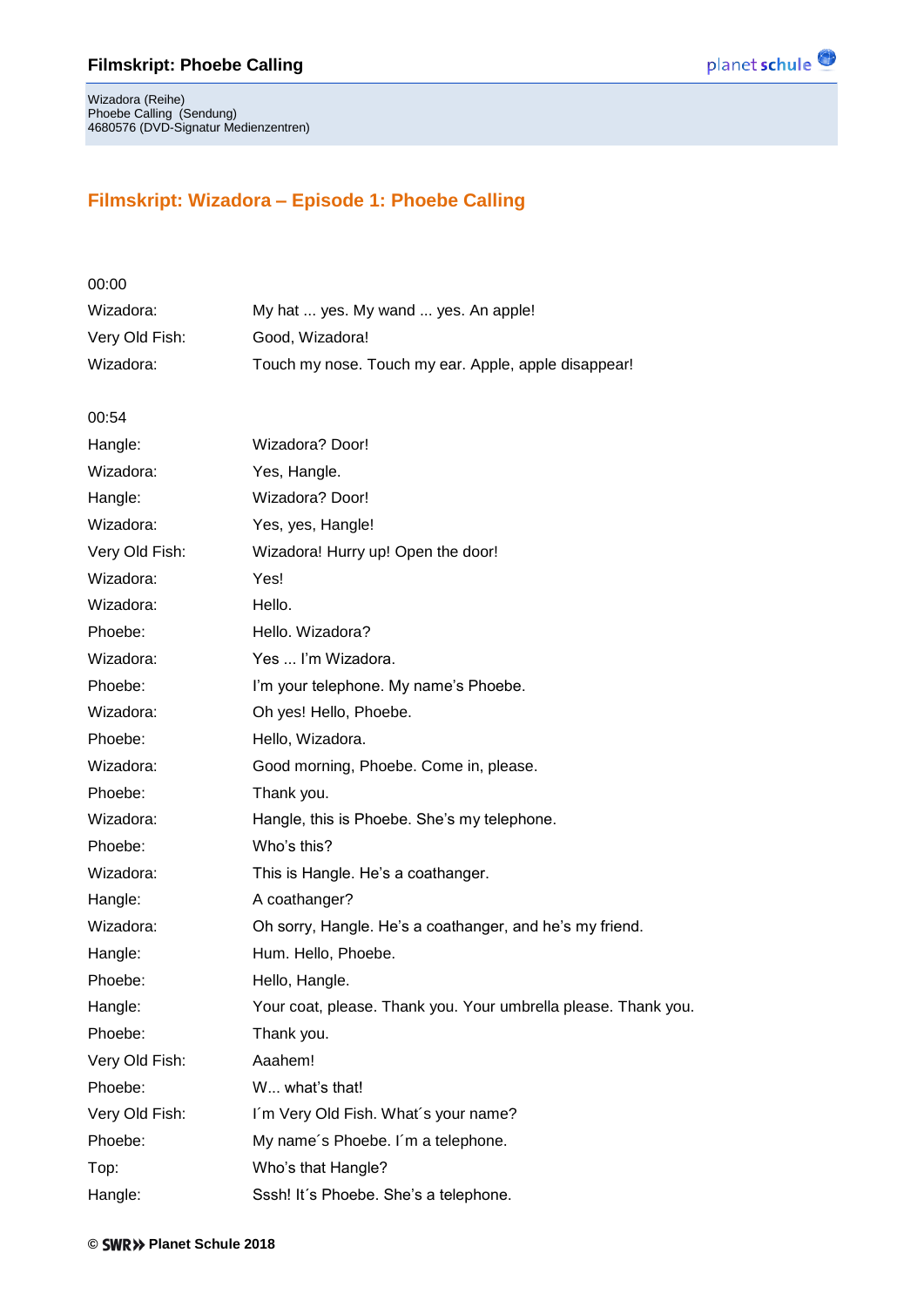Wizadora (Reihe) Phoebe Calling (Sendung) 4680576 (DVD-Signatur Medienzentren)

Middle: Who's that?

| Top:                 | Sssh! It's Phoebe.                                                    |
|----------------------|-----------------------------------------------------------------------|
| Sticky:              | Who's that?                                                           |
| Top, Middle:         | Sssh! It's Phoebe.                                                    |
| Bottom:              | Who's that?                                                           |
| Top, Middle, Sticky: | Sssh! It's Phoebe.                                                    |
| Top:                 | Hi, Phoebe. Yoo hoo                                                   |
| Sticky:              | Hello, Phoebe.                                                        |
| Middle:              | Good morning, Phoebe.                                                 |
| Drawer People:       | Hello  Hi  Yoo hoo                                                    |
| Top:                 | Phoebe. Look!                                                         |
| Phoebe:              | What's that?                                                          |
| Top:                 | It's a hat.                                                           |
| Wizadora:            | Yes, it's my hat.                                                     |
| Top:                 | Phoebe. Look!                                                         |
| Phoebe:              | What's this?                                                          |
| Top:                 | It's a wand. It's magic. Look!                                        |
| Wizadora:            | No, stop! Goodbye! Goodbye! Goodbye!                                  |
| Wizadora:            | This is my wand, Phoebe. It's magic.                                  |
| Phoebe:              | Yes. It's magic.                                                      |
| Very Old Fish:       | Ahem. Phoebe.                                                         |
| Phoebe:              | What's that?                                                          |
| Very Old Fish:       | A flower.                                                             |
| Phoebe:              | My flower, Very Old Fish?                                             |
| Very Old Fish:       | Yes!                                                                  |
| Phoebe:              | Oh, thank you.                                                        |
| Very Old Fish:       | Ooh!                                                                  |
| 03:44                |                                                                       |
| Tatty Bogle:         | Oh, Wizadora!                                                         |
| Wizadora:            | Oh, hello, Tatty Bogle. Thank you. Phoebe, this is Tatty Bogle. She's |
|                      | my friend. She's a scarecrow.                                         |
| Tatty Bogle:         | Yes. Look  that's my garden.                                          |
| Wizadora:            | This is Phoebe, she's a telephone.                                    |
| Tatty Bogle:         | A telephone?                                                          |
| Phoebe:              | Yes. I'm a telephone. No. Stop! Goodbye.                              |
| Tatty Bogle:         | Oh er yes. Goodbye, Phoebe. Goodbye, Wizadora.                        |

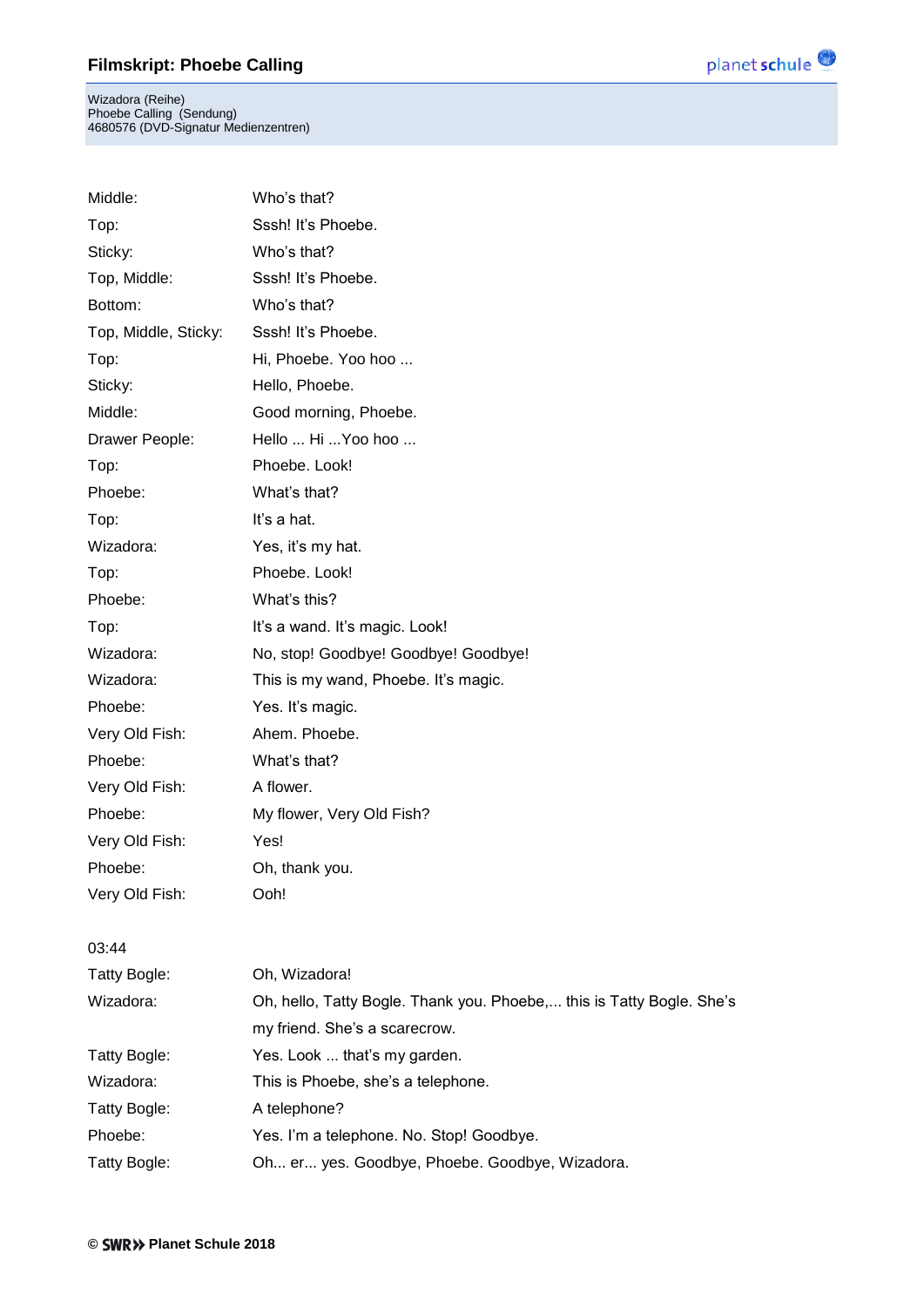Wizadora (Reihe) Phoebe Calling (Sendung) 4680576 (DVD-Signatur Medienzentren)



### 04:25

| Wizadora:      | Phoebe, this is your table  and this is your notebook this is your |  |
|----------------|--------------------------------------------------------------------|--|
|                | pen this is your pencil.                                           |  |
| Phoebe:        | Thank you.                                                         |  |
| Wizadora:      | Please. Sit down. Hmmm. Hat, apple  wan  wand? Touch my nose.      |  |
|                | Touch my ear. Apple, apple disappear! Look!                        |  |
| Very Old Fish: | Well done, Wizadora!                                               |  |
| Drawer People: | Oh, Wizadora!                                                      |  |
| Wizadora:      | No, be quiet.                                                      |  |
| Drawer People: | Oh, Wizadora! Yoo hoo!                                             |  |

05:55 Wizadora's Song

My name's Wizadora. I'm Phoebe, I'm a telephone. These are my friends. This is my home. Her name's Wizadora. Phoebe is a telephone. We are her friends. This is our home. I can do magic spells, sometimes they work very well. She can do magic spells, sometimes they work very well. Her name's Wizadora. Phoebe is a telephone. These are my friends. This is my home.

#### 06:43

Language Review *(The words underlined appear in writing on the video.)*

| Top:    | Hello, hello.  |
|---------|----------------|
| Middle: | Hello, Top.    |
| Top:    | Hello, Middle. |
| Middle: | Hello.         |
| Top:    | Hello!         |
| Middle: | Goodbye        |
| Top:    | Umph!          |
| Middle: | Hello.         |
| Top:    | What's this?   |
| Middle: | It's a hat.    |
| Top:    | What's this?   |
| Middle: | It's a hat.    |